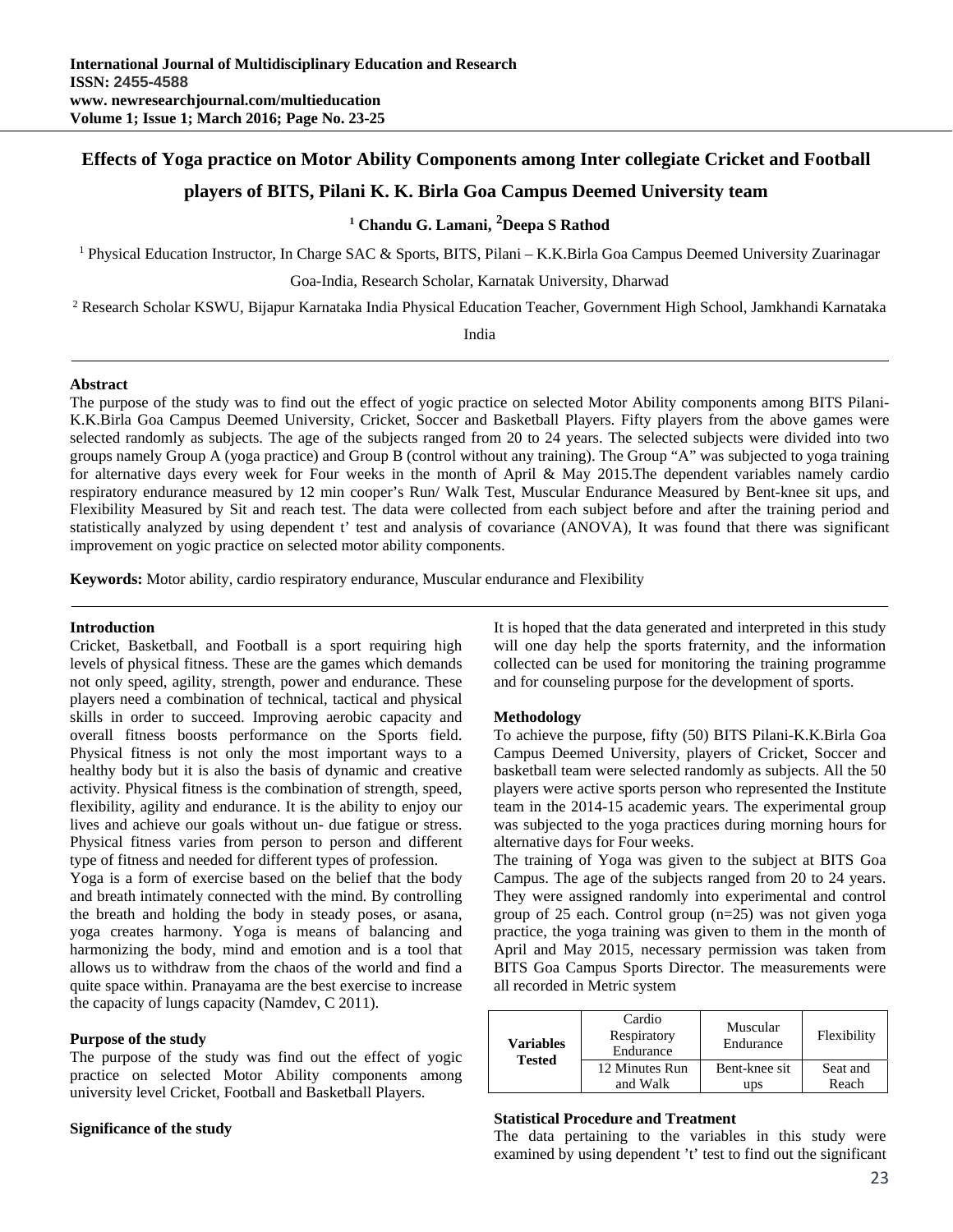improvement and analysis of covariance (ANOVA) for each variables separately in order to determine the difference and tested at 0.05 level of significance. **Results and Discussion** 

The analysis of dependent 't' test on data obtained for cardio respiratory endurance, muscular endurance and flexibility of the per-test and post- test means of yoga practice and control groups have been analyzed and presented in Table-I.

| <b>Variable</b>                 | Mean               | <b>Experimental Group</b> | <b>Control Group</b> |  |
|---------------------------------|--------------------|---------------------------|----------------------|--|
| Cardio Respiratory<br>Endurance | Pre-Test mean      | 1606.4                    | 1568.4               |  |
|                                 | $Post - test mean$ | 1714.4                    | 1532.4               |  |
|                                 | T test             | $2.40*$                   | $0.60*$              |  |
|                                 | Pre-Test mean      | 29.32                     | 28.44                |  |
| Muscular Endurance              | $Post - test mean$ | 32.2                      | 27.68                |  |
|                                 | T test             | $1.53*$                   | $0.43*$              |  |
|                                 | Pre-Test mean      | 33.24                     | 33.24                |  |
| Flexibility                     | $Post - test mean$ | 36.28                     | 36.28                |  |
|                                 | T test             | $1.73*$                   | $1.73*$              |  |

**Table 1:** Mean and Dependent T Test of experimental and control groups on selected variables

\*significant at 0.05 level of confidence  $(24) = 2.064$ 

- The obtained' ratio value of experimental group is higher than the table value and it is understood that yogic practice had significantly improved the performance of cardio respiratory endurance, muscular endurance and flexibility.
- Since the obtained' ratio value of experimental groups are greater than the table value, it is understood that yoga

Training group had significantly improved the performance of cardio respiratory endurance, muscular endurance and flexibility.

The analysis of covariance on the data obtained on flexibility and explosive power due to the effect of yogic practice have been analyses and presented in Table II.

|  |  | <b>Table 2:</b> Analysis of covariance of experimental and control Groups on Selected Variables |  |
|--|--|-------------------------------------------------------------------------------------------------|--|
|  |  |                                                                                                 |  |

| Variable                     | <b>Adjusted post Test means</b>    |       | <b>Source of Variance</b> | SS        | df | <b>Mean Squares</b> | "F" Ratio |
|------------------------------|------------------------------------|-------|---------------------------|-----------|----|---------------------|-----------|
|                              | Experimental Group   Control Group |       |                           |           |    |                     |           |
|                              | 169.8                              | 154.9 | Between                   | 276859.19 |    | 276859.19           | 75.83*    |
| Cardio respiratory Endurance |                                    |       | Within                    | 171606.27 | 47 | 3651.201            |           |
| <b>Muscular Endurance</b>    |                                    | 28.28 | Between                   | 136.69    |    | 136.69              | 58.64*    |
|                              | 31.60                              |       | Within                    | 109.29    | 47 | 2.331               |           |
|                              | 36.37                              | 33.14 | Between                   | 130.92    |    | 130.920.641         | $204.24*$ |
| Flexibility                  |                                    |       | Within                    | 29.98     | 47 |                     |           |

\*Significant at 0.0s level of confidence, df  $(1, 47) = 4.06$ 

- Table II showed that the adjusted posttest mean values of Cardio Respiratory Endurance, Muscular Endurance and Flexibility of experimental and control group were 169.8 and 154.9 and 31.60 and 28.28 and 36.37 and 33.14 respectively.
- The obtained f-ratio value is 75.83, 58.64 and 204.24 which is higher than the table value 4.06 with df 1 and 47 required for significance at 0.0s level.
- Since the value of f-ratio is higher than table value, it indicates that there is significant difference exist between the adjusted posttest means of experimental group in improving the performance of cardio respiratory endurance, muscular endurance and flexibility when compared control group.

### **Conclusion**

- The experimental group namely yoga practice group had achieve significant improvement on cardio respiratory endurance, muscular endurance and flexibility. Significant difference were found among the two groups namely yoga practice (experimental) and control groups.
- Yoga practice group founded better achievement towards improving the selected criterion variables such as cardio respiratory endurance, muscular endurance and flexibility.

• It was found that the improvement caused by yoga practice group was better than control group. The results are supported by the studies conducted by R.Murugesan (2000) and Govindarajulu N (2002).

## **Recommendation for Future Research work**

Extensive research have been undertaken in several sports disciplines to identify Yogic relationship with of young players which enables coaches to identify promising talent in their respective sports disciplines. Therefore it is recommended to undertake same research can be done on normal population or other sporting population.

- In the present study sample size of Subjects was very small. Therefore, it is recommended to replicate such an investigation with larger sample size.
- It is recommended to investigate with either longitudinal or mixed longitudinal or cross section study.
- The present investigation involved players at University level. Such study can be done on national and international level may be accentuated for various reasons.

## **Recommendation for Coaches and Administrators**

 Therefore it is recommended that either training regime be made demanding or select candidates with greater